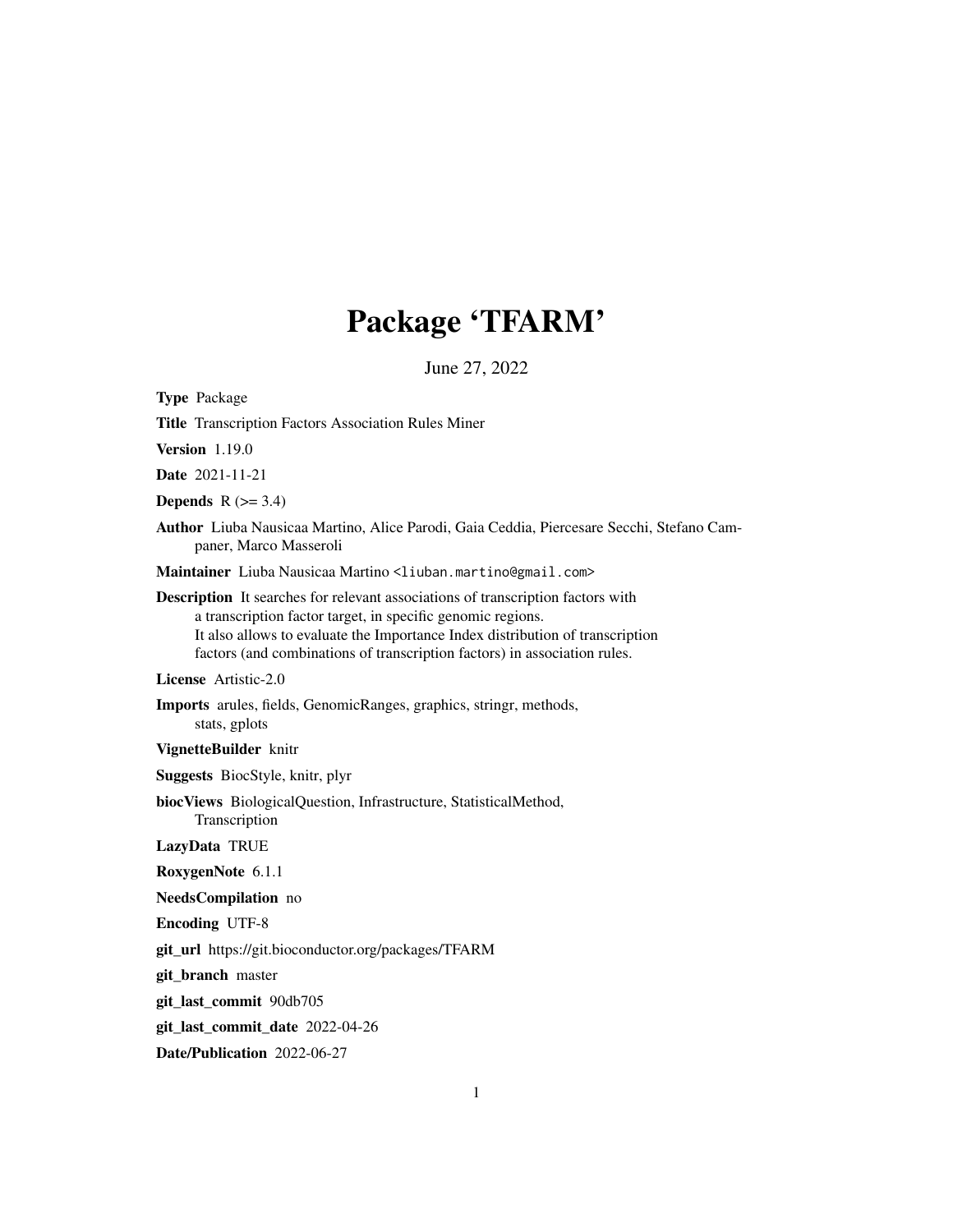# <span id="page-1-0"></span>R topics documented:

|       | <b>DELTA</b> | $\overline{2}$ |
|-------|--------------|----------------|
|       |              | 3              |
|       |              | 3              |
|       |              | $\overline{4}$ |
|       |              | 5              |
|       |              | 6              |
|       |              | 6              |
|       |              | 7              |
|       |              | 8              |
|       |              | 8              |
|       |              | 9              |
|       |              | -9             |
|       |              |                |
|       |              |                |
|       |              |                |
|       |              |                |
|       |              |                |
|       | r FOSL2      |                |
|       |              |                |
|       |              | $-15$          |
|       |              |                |
|       | TF Imp       |                |
| Index |              | 18             |

DELTA *Contains the delta variations of support, confidence and lift.*

### Description

DELTA is a list of 12 elements and each element has two columns representing support (diff\_supp\_Z) and confidence (diff\_conf\_Z) respectively. It is included in the data\_man collection.

#### Usage

data("data\_man")

#### Format

An object of class "list"

```
# DELTA is found in the data_man collection of datasets:
data("data_man")
head(DELTA[[1]])
```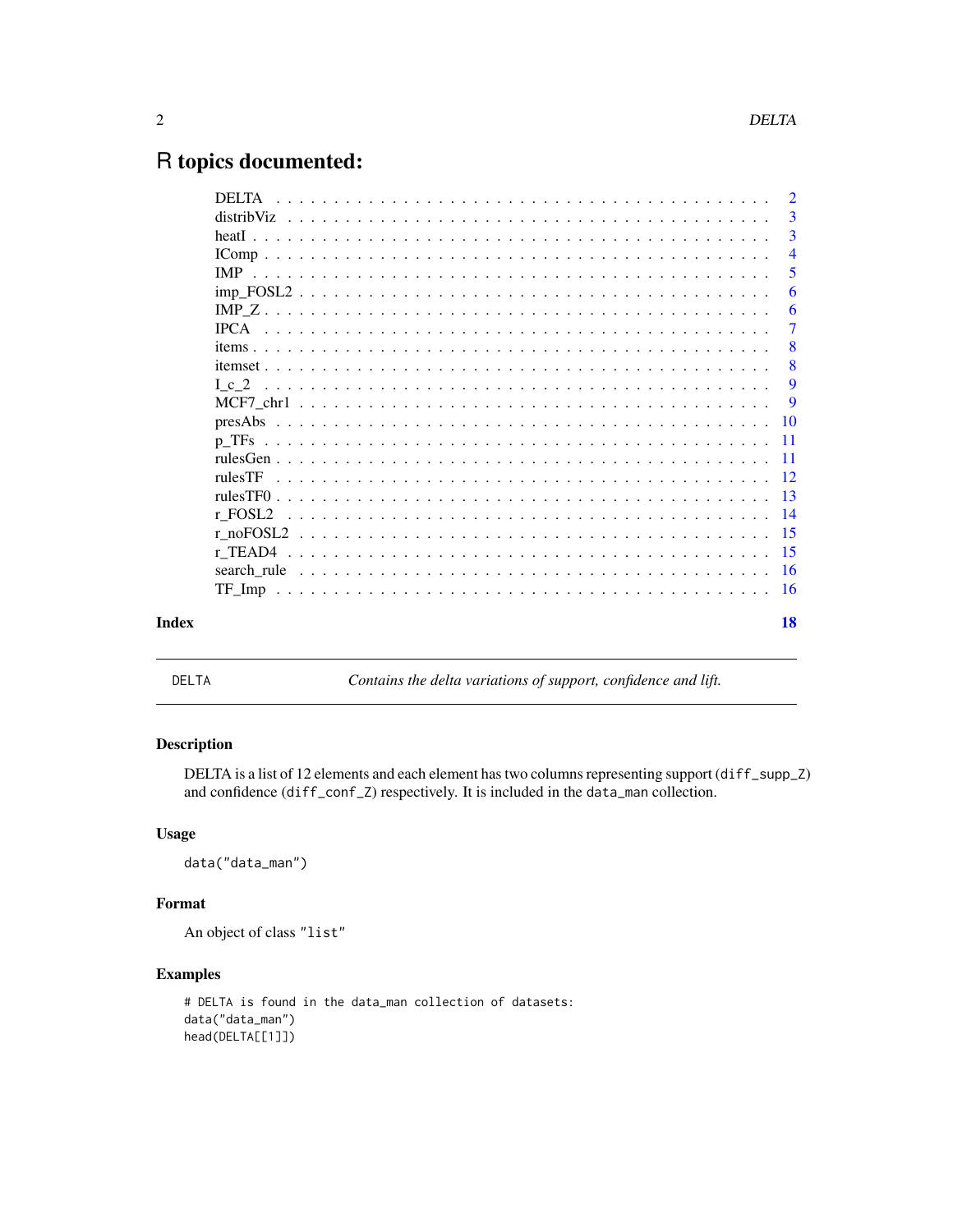<span id="page-2-0"></span>distribViz *Boxplots visualization of the Importance Index distribution of a set of transcription factors.*

#### Description

For a set of candidate co-regulator transcription factors, the Importance Index distribution of each transcription factor is plotted in boxplots. The shape of every boxplot depends on: the dimension of the distribution, which is equal to the number of rules in which each transcription factor appears (the higher is such number, the larger is a boxplot), the variability of the distribution (the higher is the variability of the Importance Index distribution, the longer is a boxplot). Moreover, the higher is the median of the Importance Index distribution for a candidate co-regulator transcription factor, the higher the boxplot is aligned with respect to the y-axis.

#### Usage

distribViz(I, TFs)

#### Arguments

|            | a list of Importance Index distributions (IIDs)           |
|------------|-----------------------------------------------------------|
| <b>TFs</b> | string vector with the names of the transcription factors |

#### Value

A boxplot representing the transcription factor IIDs

#### Examples

```
# Load IMP_Z and p from the data_man collection of datasets:
data('data_man')
```
# Plot the Importance Index distributions of the transcription factors in p: distribViz(IMP\_Z,p\_TFs)

| ×<br>۰,<br>۰.<br>۰, |  |
|---------------------|--|
|---------------------|--|

Generates an heatmap visualization of the mean Importance Index of *pairs of transcription factors.*

#### Description

A square matrix (TFs x TFs) is built. The element (i,j) of such matrix contains the mean Importance Index (II) of the couple of transcription factors (TFi, TFj). This is represented in a heatmap visualization, where the scale color from blue to white indicates low mean importance of the couple and from white to red indicates high mean importance of the couple.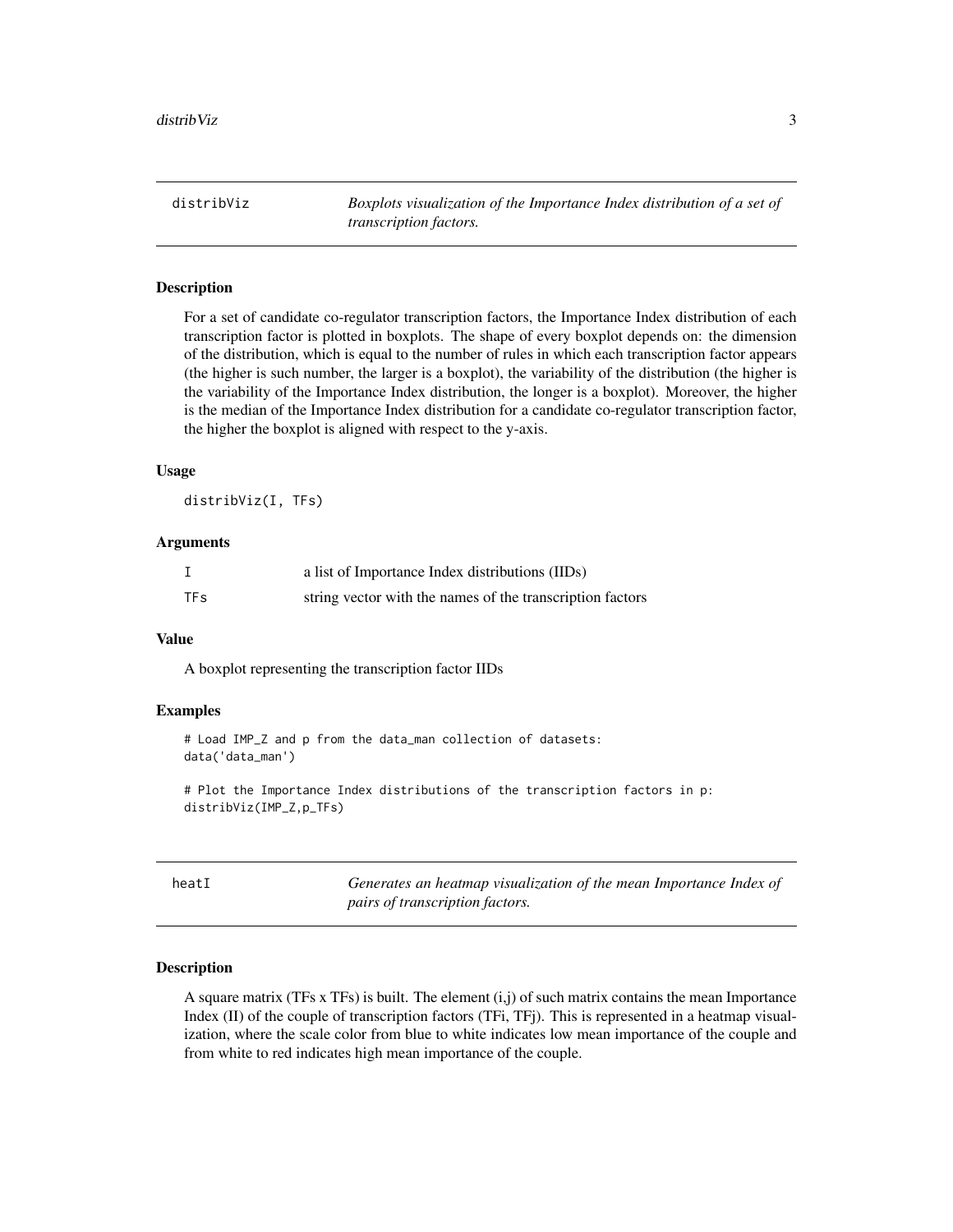#### Usage

heatI(TFs, I)

#### Arguments

| TF <sub>S</sub> | a string vector with names of transcription factors.          |
|-----------------|---------------------------------------------------------------|
|                 | a vector of mean II of pairs of transcription factors in TFs. |

#### Value

The Importance index of pairs of Transcription Factors as a heatmap

#### Examples

```
# Load p_TFs and I_c_2 from the data_man collection of datasets:
data('data_man')
# Heatmap visualization of the mean importances of transcription factors in p
# and their combinations in two elements:
```

```
heatI(p_TFs, I_c_2)
```

| IComp | Computes the Importance Index of a transcription factor in a set of |
|-------|---------------------------------------------------------------------|
|       | <i>association rules.</i>                                           |

#### Description

Given an association rule and a transcription factor TFi, it is evaluated the contribution of TFi in the rule for the prediction of the presence of the item in the right-hand-side of the rule. Since this contribution is evaluated based on the variations of support and confidence of the rule, the user can visualize such variations by setting the parameter figures = TRUE.

#### Usage

```
IComp(TFi, rules_TF, rules_noTF, figures)
```
#### Arguments

| TFi.       | string or string vector: the transcription factor (or combination of transcription<br>factors) whose importance distribution is evaluated.                               |
|------------|--------------------------------------------------------------------------------------------------------------------------------------------------------------------------|
| rules_TF   | a set of rules in which TF i is present.                                                                                                                                 |
| rules noTF | a set of rules obtained from rules_TF removing the transcription factor (or com-<br>bination of transcription factors) in TFi (obtained with the function rules $TF0$ ). |
| figures    | logical; if figures = TRUE, graphics with support and confidence distributions<br>of the rules in rules TF and rules TF0 are returned.                                   |

<span id="page-3-0"></span>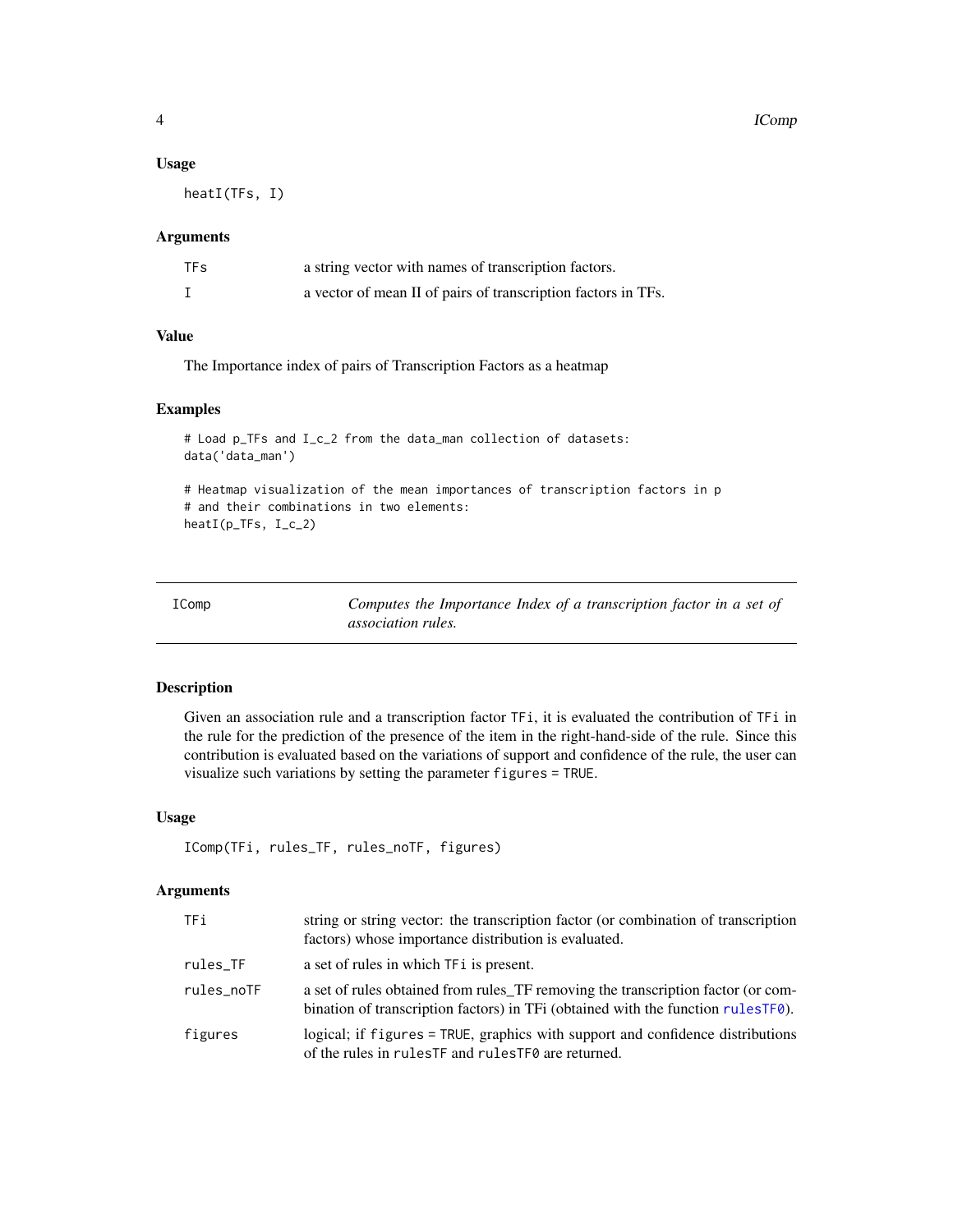### Value

A list of four elements: the imp element is a vector of doubles with the importances of TFi in each rule in rulesTF; the delta element of the list is a list with variations of distributions of the two measures of support and confidence. This output is used in the function [IPCA](#page-6-1) for the Principal Component Analysis of such distributions. The rwi element is a data.frame with the rules in rulesTF in which the transcription factor TFi is present and the rwo element is a data.frame with rules in rwi obtained removing the transcription factor TFi. Furthermore, if the input argument figures is set to TRUE, also the plots of the distributions of support and confidence of the rules before and after removing the transcription factor TFi are provided.

#### Examples

# Load r\_FOSL2 and r\_noFOSL2 from the data\_man collection of datasets: data('data\_man')

# The Importance Indexes of FOSL2=1 in the set of rules r\_FOSL2 are given by: IComp('FOSL2=1', r\_FOSL2, r\_noFOSL2, figures=TRUE)

IMP *Contains the mean Importance Index of each co-regulator.*

#### Description

Within the data\_man data collection, the dataset IMP has 4 columns and 12 rows: transcription factors present in at least one association rule are listed in the fist column (TF), the second column (imp) contains the means of the Importance Index associated with each trascription factor, the standard deviations for each transcription factor are reported in the third column (sd) and finally the number of rules found for each transcription factor are transcribed in the fourth column (nrules).

#### Usage

data("data\_man")

#### Format

An object of class "data.frame"

#### Examples

```
# IMP is found in the data_man collection of datasets:
data("data_man")
head(IMP$imp)
```
<span id="page-4-0"></span> $IMP$  5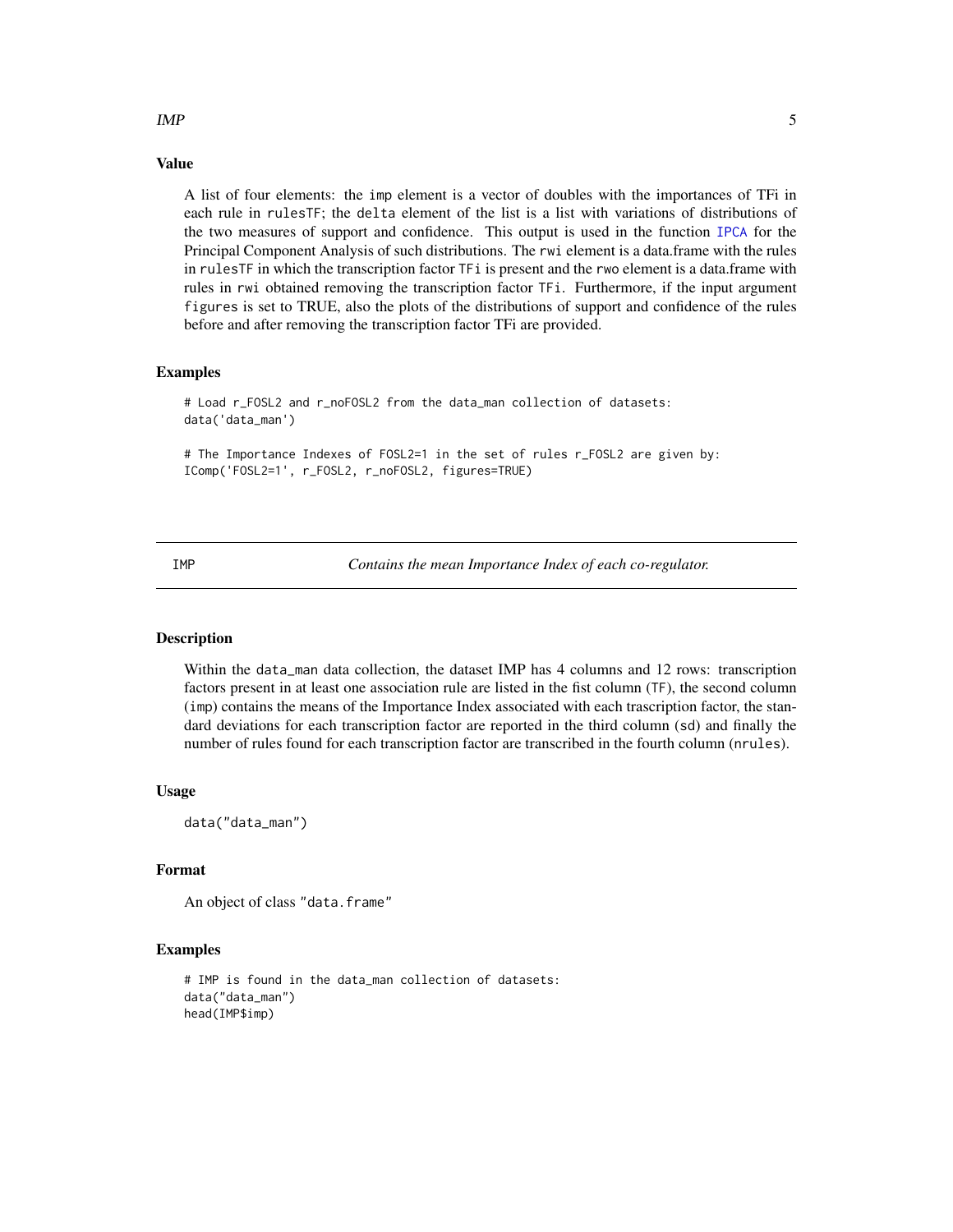<span id="page-5-0"></span>

#### Description

Within the data\_man data collection, imp\_FOSL2 is a list of 4 elements, containing imp as a numeric vector in which the means of Importance Indexes are represented, delta as a data.frame in which the variations of support and confidence measures are reported, rwi as a data.frame of association rules where FOSL2 is present and rwo as a data.frame in which the same rules are considered for FOSL2=0.

#### Usage

data("data\_man")

#### Format

An object of class "list"

#### Examples

```
# imp_FOSL2 is found in the data_man collection of datasets:
data("data_man")
head(imp_FOSL2$imp)
```

| IMP Z |  |                                                    |  |  | Contains the Importance Index associated with each co-regulator |
|-------|--|----------------------------------------------------|--|--|-----------------------------------------------------------------|
|       |  | which is present in at least one association rule. |  |  |                                                                 |

#### Description

IMP\_Z is a list of 12 elements, containig the Importance Indexes for all transcription factors (p) in the set of relevant association rules extracted. It is included in the data\_man data collection.

#### Usage

data("data\_man")

#### Format

An object of class "list"

```
# IMP_Z is found in the data_man collection of datasets:
data("data_man")
head(IMP_Z[[1]])
```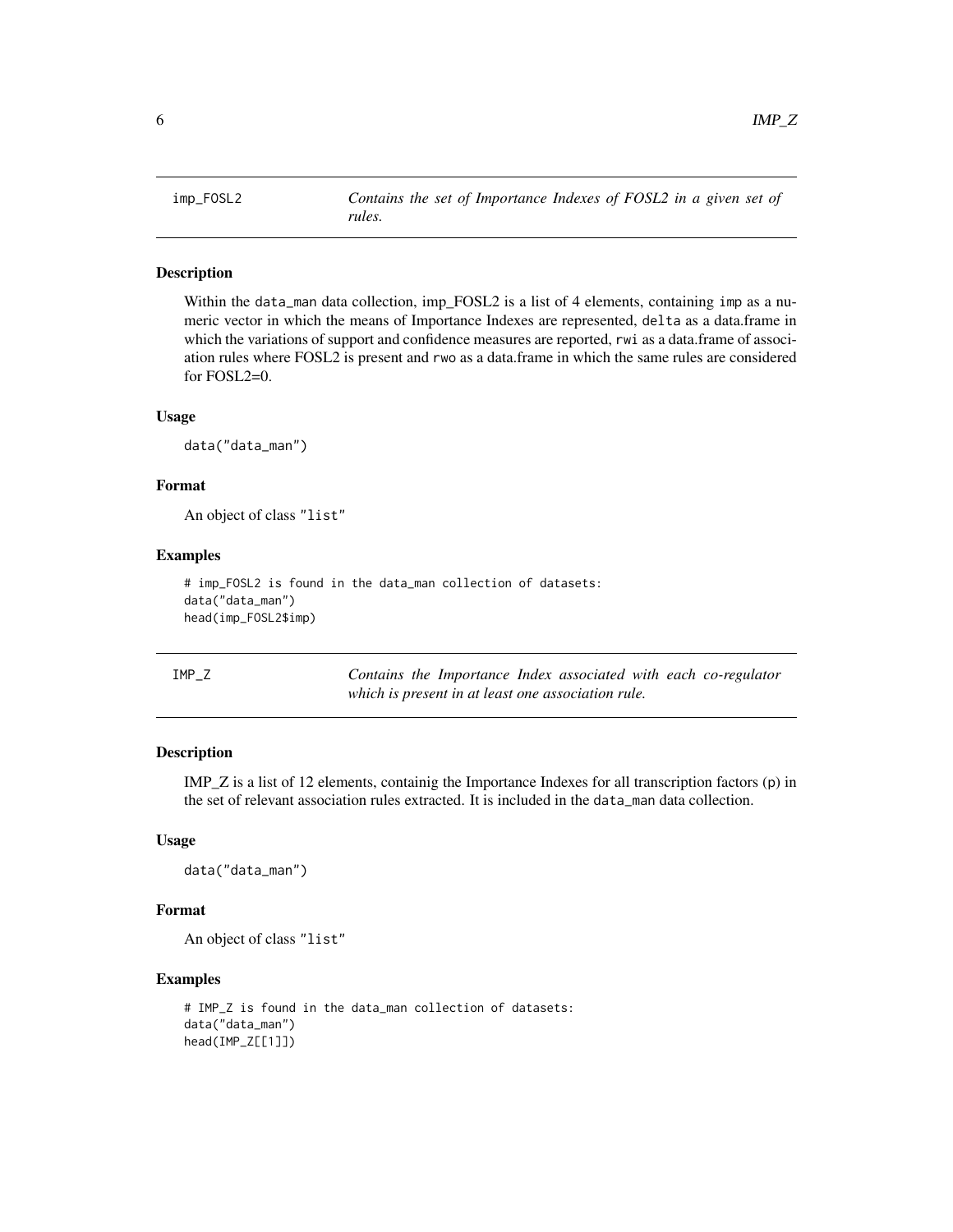<span id="page-6-0"></span>

<span id="page-6-1"></span>IPCA *Principal Components Analysis for distributions of variations of support and confidence obtained removing a transcription factor from a set of rules.*

#### Description

The function is used for validation of the defined Importance Index. It is defined as the linear combination of variations of support and confidence measures. The Principal Component Analysis lets the user evaluate if in the 1D reference system defined by such linear combination, it is possible to describe the variability of the data.

#### Usage

IPCA(delta\_list, IMP)

#### Arguments

| delta_list | list of variations of distributions of support and confidence measures, obtained<br>using the IComp.                                                                    |
|------------|-------------------------------------------------------------------------------------------------------------------------------------------------------------------------|
| IMP        | the importance matrix with the mean Importance Index of every candidate co-<br>regulator transcription factor and the number of rules in which each of them<br>appears. |

#### Value

Variance explained by every principal component (summary), scores (i.e., the coordinates) of data in delta\_list in the reference system defined by the principal components (scores) and loadings (i.e., the coefficinets) of the linear combination that defines each principal component (loadings). The plots of the variability, the cumulate percentage of variance explained by each principal component and loadings of every principal component are also returned.

```
# Load IMP, DELTA and TF_Imp from the data_man collection of datasets:
data('data_man')
colnames(IMP)
TF_Imp <- data.frame(IMP$TF, IMP$imp, IMP$nrules)
i.pc <- IPCA(DELTA, TF_Imp)
names(i.pc)
```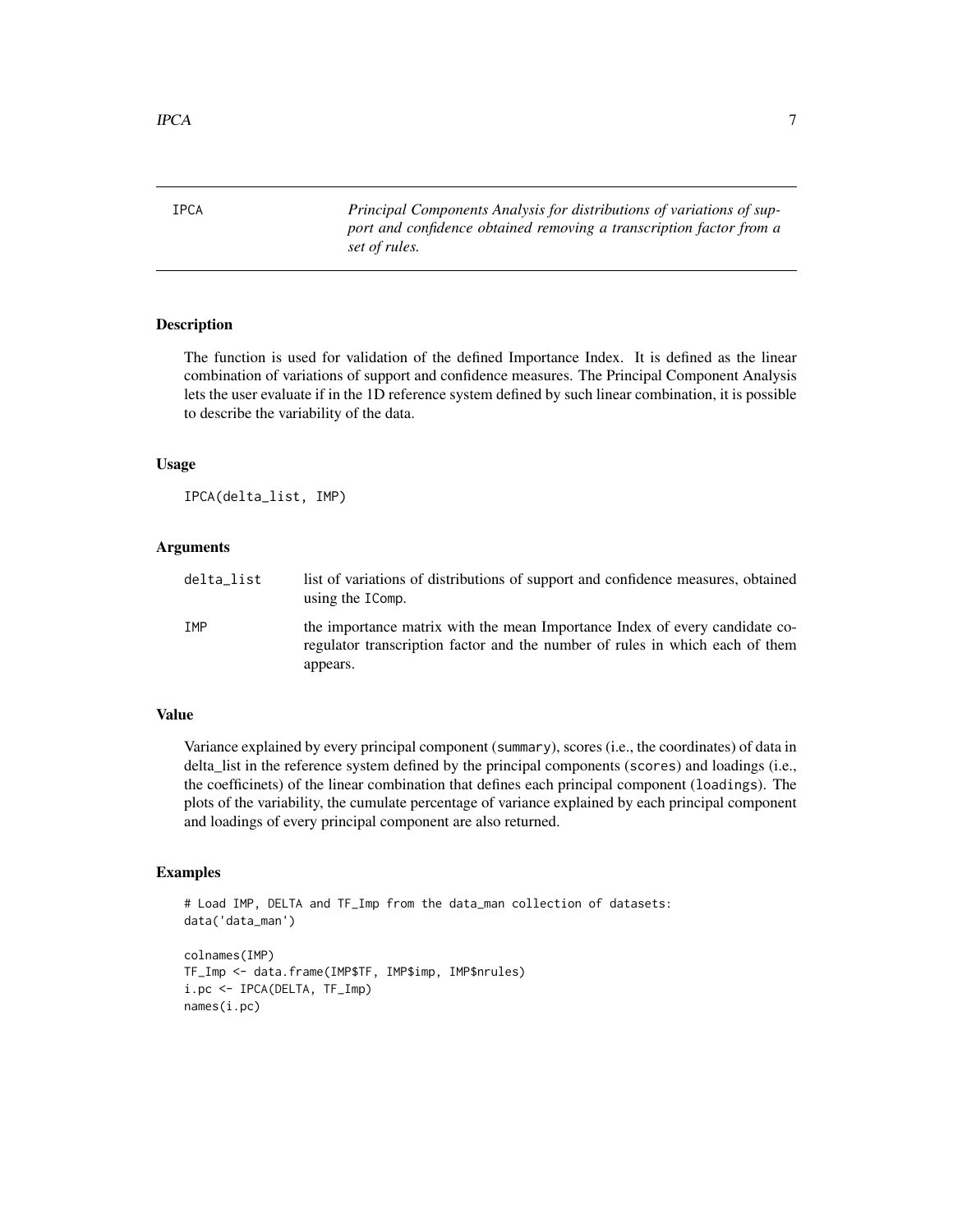<span id="page-7-0"></span>

#### Description

The function is used in the elaboration of the left-hand-side of association rules to search for the items.

#### Usage

items(itemset)

#### Arguments

itemset object of class rules.

### Value

A string vector with the items in the left-hand-side of the rule in itemset.

#### Examples

```
items('{TAF1=1,EP300=1,MAX=1}')
# the output is: 'TAF1=1','EP300=1','MAX=1'
```
itemset *Builds the itemset in the left-hand-side of an association rule.*

#### Description

The function is used in the construction of the left-hand-side of association rules to search for a rule of interest.

#### Usage

itemset(items)

#### Arguments

items a string vector.

#### Value

Itemset of the left-hand-side of a searched rule, with the items in items.

```
itemset(c('TAF1=1','EP300=1'))
# the output is: 'TAF1=1,EP300=1'
```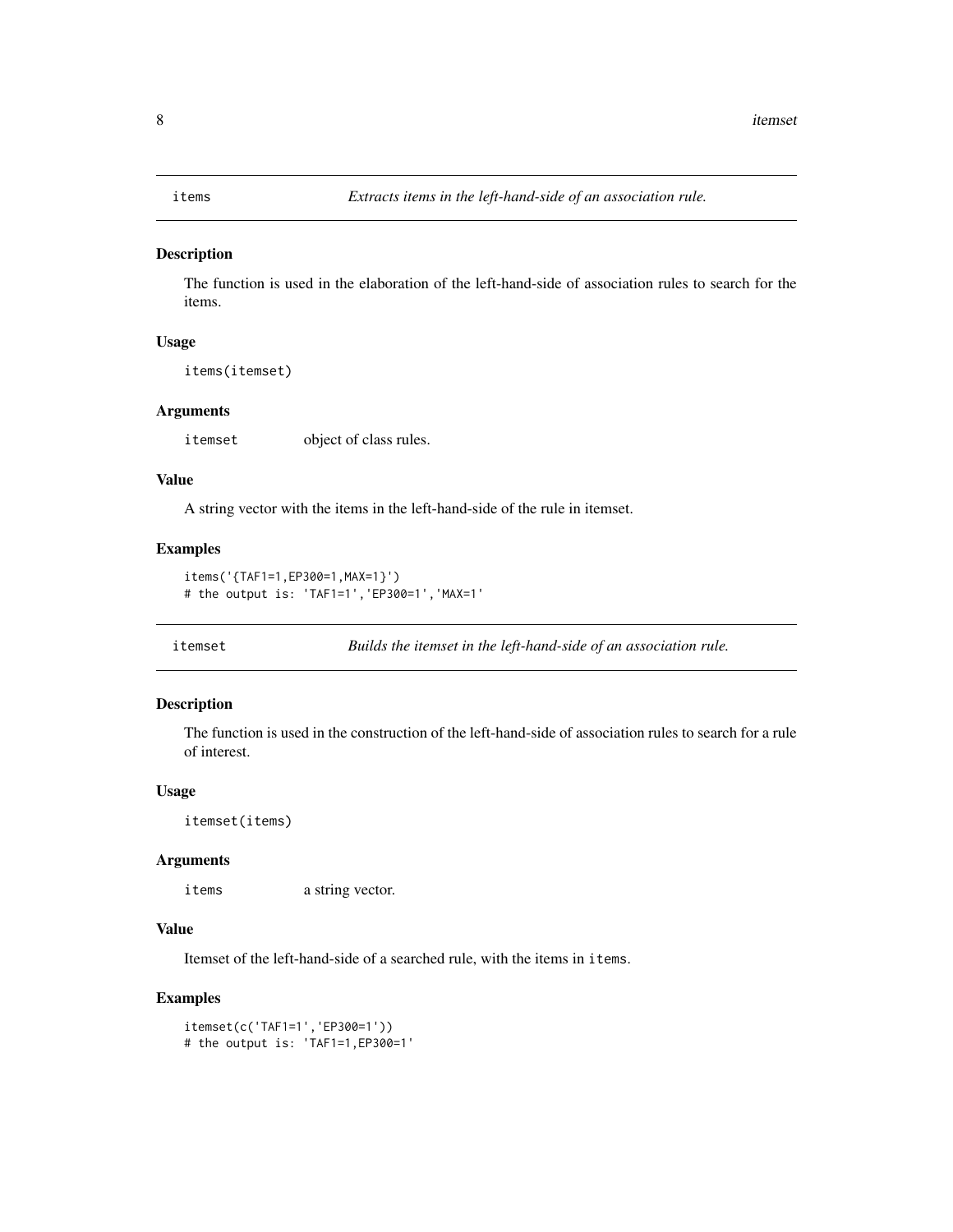<span id="page-8-0"></span>I\_c\_2 *Contains the mean Importance Index of pairs of transcription factors which are present in at least one association rule.*

#### Description

Within the data man data collection, the dataset  $I_c_2$  has 2 columns and 78 rows: the fist column (TF) contains the transcription factors (single or in pairs) and the second column (imp) lists the Importance Indexes associated with each trascription factor or pair of transcription factors.

#### Usage

data("data\_man")

#### Format

An object of class "data.frame"

#### Examples

```
# I_c_2 is found in the data_man collection of datasets:
data("data_man")
head(I_c_2$imp)
```

| MCF7 chr1 | Contains genomic regions in the first chromosome of the MCF-7 hu-     |
|-----------|-----------------------------------------------------------------------|
|           | man breast adenocarcinoma cell line at the ranges side, and the pres- |
|           | ence indexes of transcription factors in such regions at the metadata |
|           | side.                                                                 |

#### Description

MCF7\_chr1 is a Large GRanges in which metadata columns identify transcription factors and genomic coordinates of regions in the first chromosome of the MCF-7 human breast adenocarcinoma cell line are represented in the left-hand side of the GRanges, therefore each row is a different genomic region.

#### Usage

data("MCF7\_chr1")

#### Format

An object of class "GRanges"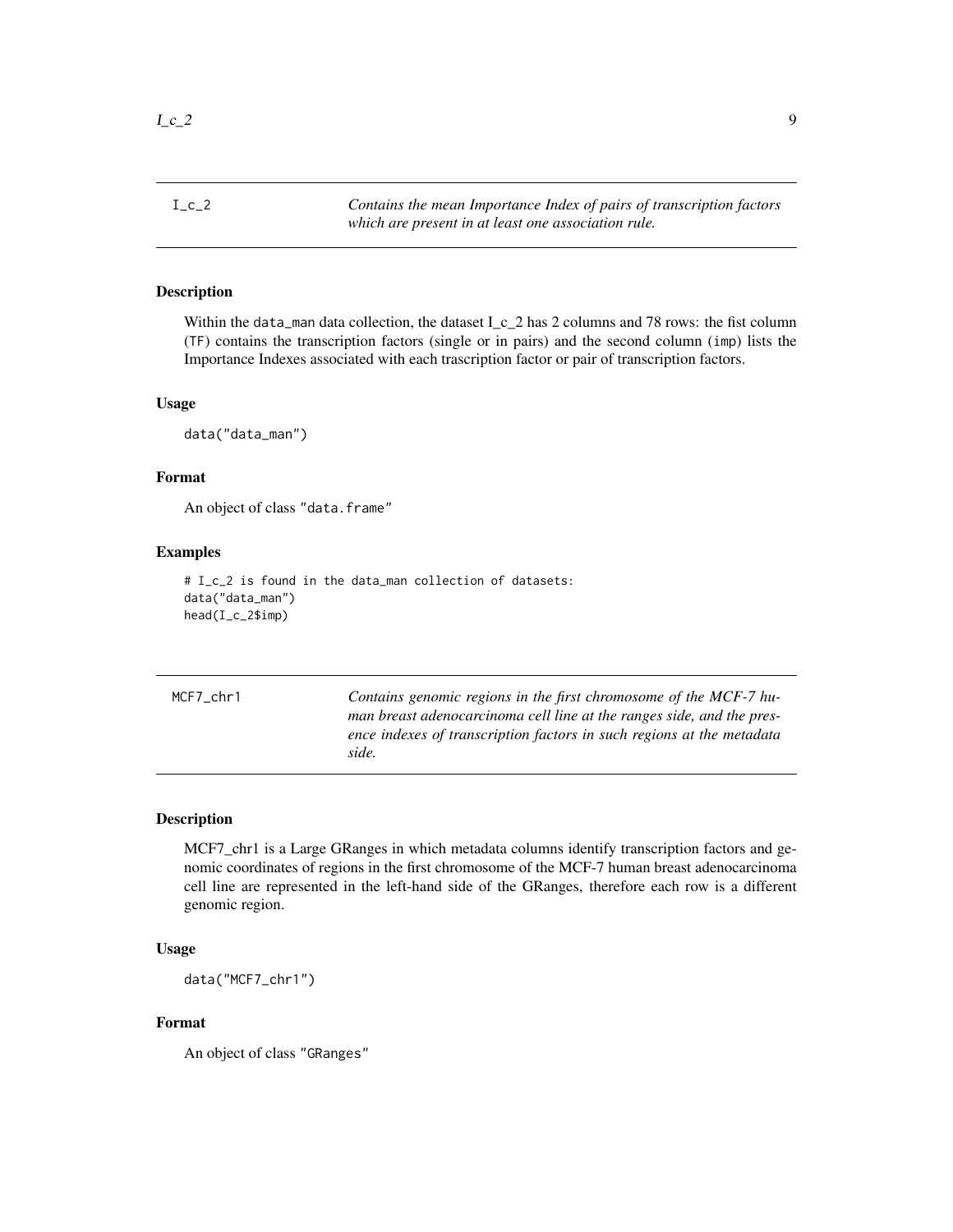#### Examples

```
data("MCF7_chr1")
head(MCF7_chr1)
```
presAbs *Splits a set of transcription factors in 'present' or 'absent' transcription factors in a set of rules.*

#### Description

The function is used to find candidate transcription factor co-regulator with a given transcription factor, by finding the transcription factors that contribute to the prediction of the given trascription factor presence in a set of association rules.

#### Usage

presAbs(TFs, rules, type)

#### Arguments

| <b>TFs</b> | a string vector: set of transcription factors to check their presence $(TF=1)$ or<br>absence $(TF=0)$ in the set of rules.                                                                                                                |
|------------|-------------------------------------------------------------------------------------------------------------------------------------------------------------------------------------------------------------------------------------------|
| rules      | data.frame: rules and their quality measures.                                                                                                                                                                                             |
| type       | logical parameter: if type = TRUE, only rules with all present transcription fac-<br>tors in the left-hand-side are considered ( <i>i.e.</i> , the left-hand-side of the extracted<br>rules is for example $TF1=1$ , $TF2=1$ , $TF3=1$ ). |

#### Value

A list of two string vectors: the list pres contains all the transcription factors in TFs that are present in rules, and the list abs contains all the transcription factors in TFs that are absent in rules.

#### Examples

```
library(GenomicRanges)
# Load r_TEAD4 from the data_man collection of datasets:
data('data_man')
# Load MCF7_chr1:
data('MCF7_chr1')
# Transcription factors present in at least one of the regions
# in the considered dataset:
c <- names(elementMetadata(MCF7_chr1))
```
names(presAbs(c, r\_TEAD4, TRUE))

```
# Transcription factors present in at least one of the association rules:
p_TFs <- presAbs(c, r_TEAD4, TRUE)$pres
p_TFs
```
<span id="page-9-0"></span>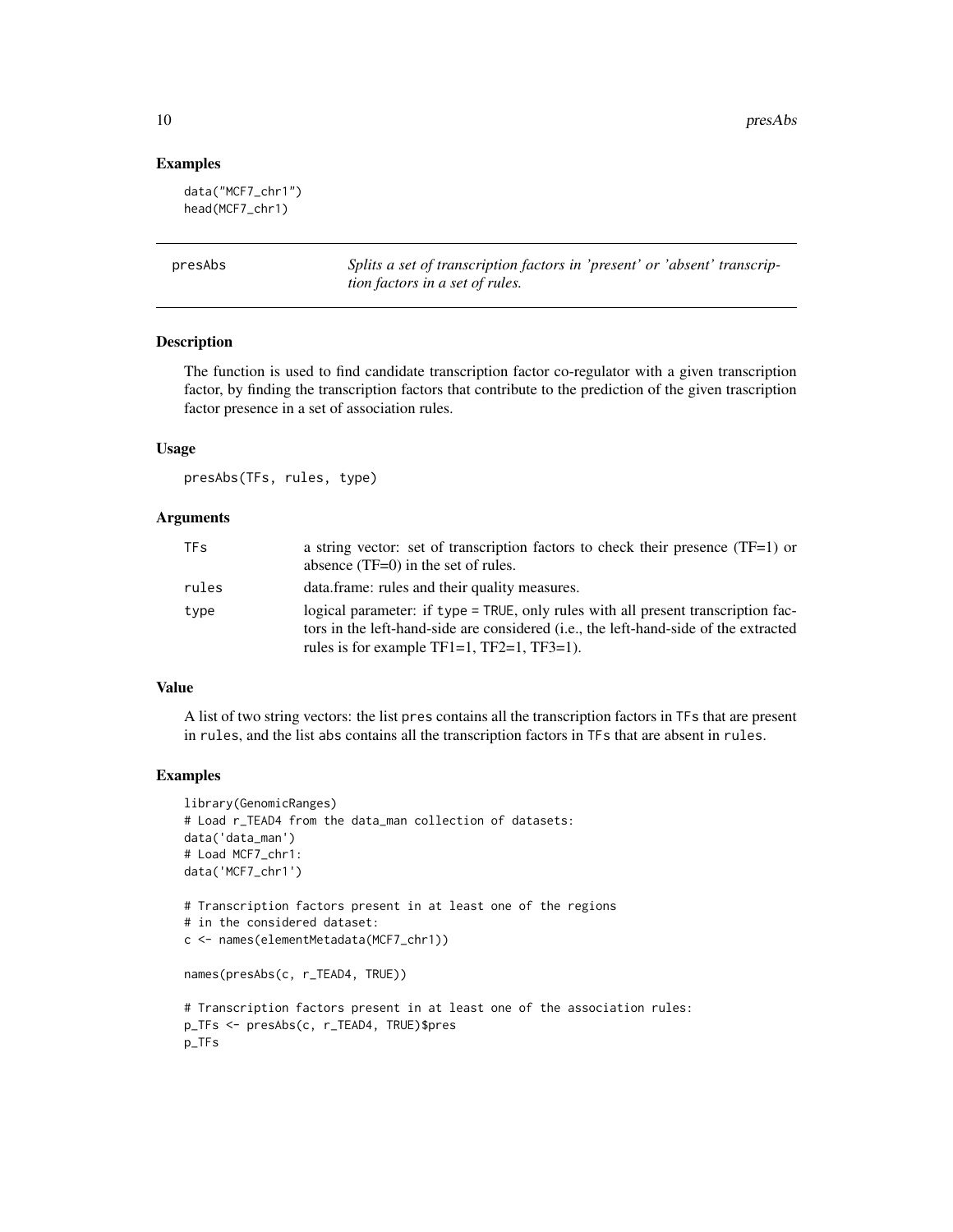#### <span id="page-10-0"></span>Description

p\_TFs is a character vector that contains the transcription factors present in at least one association rule. It is included in the data\_man data collection.

#### Usage

data("data\_man")

#### Format

An object of class "character"

#### Examples

```
# p_TFs is found in the data_man collection of datasets:
data("data_man")
p_TFs
```
<span id="page-10-1"></span>rulesGen *Exctracts relevant association rules.*

#### Description

From the dataset in data, the function extracts a set of association rules, with a certain item in their right-hand-side. Each rule extracted has support greater than minsupp and confidence greater than minconf. The extraction is made using the [apriori](#page-0-0) function implemented in the arules package. minsupp and minconf thresholds are set by the user in order to extract a limited number of most relevant association rules.

#### Usage

```
rulesGen(data, TF, minsupp, minconf, type)
```
#### Arguments

| data    | a GRanges object in which the metadata columns contain the Indicator of pres-<br>ence matrix i.e., a matrix with 1 and 0 values representing presence or absence,<br>respectively (in case other values different from 0 are present, all of them are<br>considered as representing presence). |
|---------|------------------------------------------------------------------------------------------------------------------------------------------------------------------------------------------------------------------------------------------------------------------------------------------------|
| TF      | a string with the name of the trancription factor wanted in the right-hand-side of<br>the extracted rules.                                                                                                                                                                                     |
| minsupp | an integer, the minimal support of the extracted rules.                                                                                                                                                                                                                                        |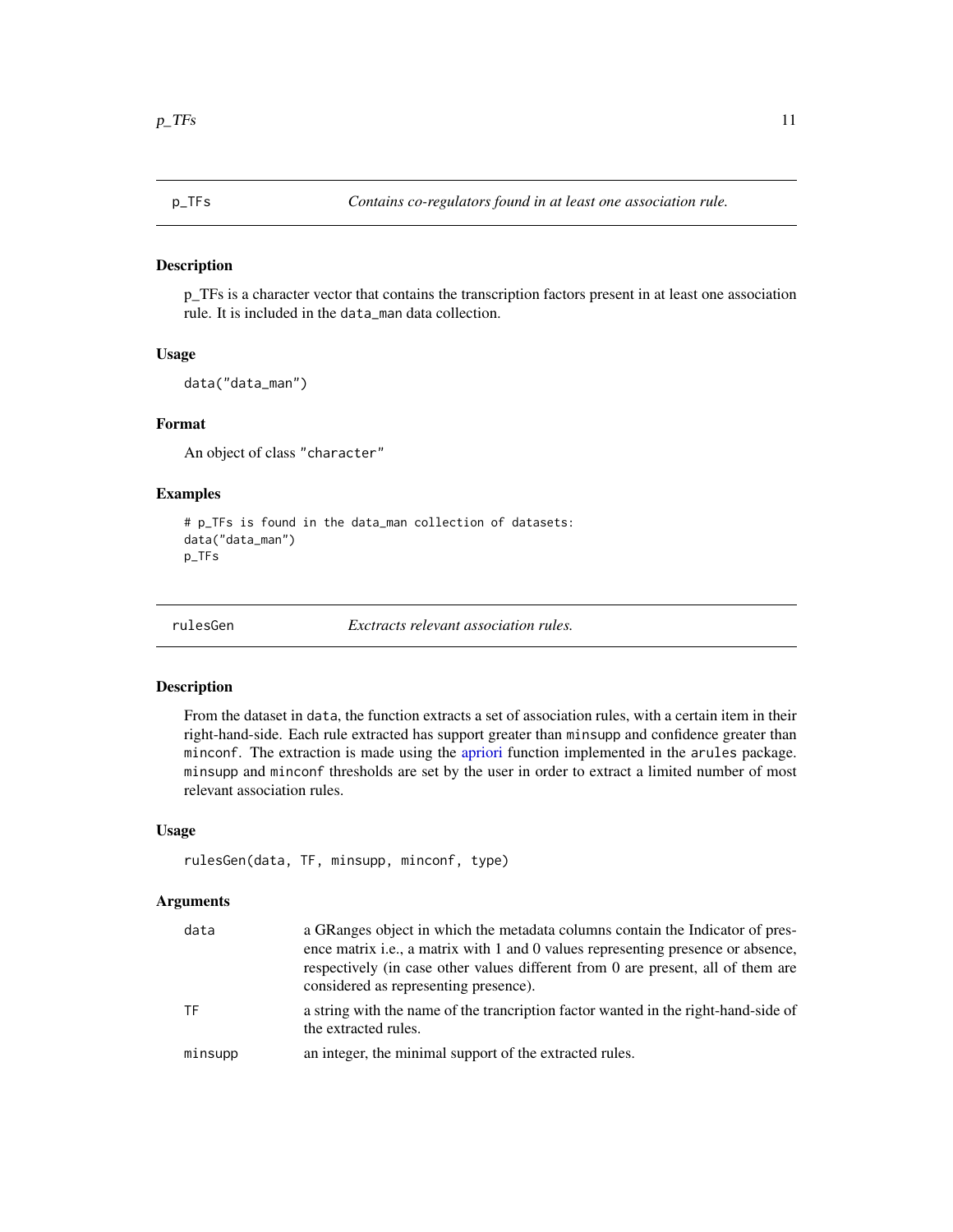<span id="page-11-0"></span>

| minconf | an integer, the minimal confidence of the extracted rules.                                                                                                                                                                                                                                                                                                                                                                                                                   |
|---------|------------------------------------------------------------------------------------------------------------------------------------------------------------------------------------------------------------------------------------------------------------------------------------------------------------------------------------------------------------------------------------------------------------------------------------------------------------------------------|
| type    | a logical parameter; if type = TRUE, only rules with all present transcription<br>factor in the left-hand-side are extracted ( <i>i.e.</i> , the left-hand-side of the extracted<br>rules is of the type TF1=1, TF2=1, TF3=1). If type = FALSE, also rules with<br>absent transcription factors in the left-hand-side are extracted (i.e., the left-hand-<br>side of the extracted rules can be of the type $TF1=1$ , $TF2=0$ , $TF3=1$ or $TF1=0$ ,<br>$TF2=0$ , $TF3=0$ ). |

#### Value

A data frame with the association rules extracted and their quality measures of support, confidence and lift.

#### See Also

[apriori](#page-0-0)

#### Examples

```
# Load the dataset:
data('MCF7_chr1')
# To extract association rules from data, with TEAD4=1 in the right-hand-side
# and support greater than 0.005 and confidence greater than 0.62:
# r_TEAD4 <- rulesGen(data, 'TEAD4=1', minsupp=0.005, minconf=0.62,
# type=TRUE)
r_TEAD4 <- rulesGen(MCF7_chr1, 'TEAD4=1', 0.005, 0.62, TRUE)
```
<span id="page-11-1"></span>rulesTF *Extracts a subset of rules that contain a certain transcription factor (or a combination of transcription factors) in their left-hand-side.*

#### Description

From a set of relevant association rules, only the ones containing TFi in their left-hand-side are subsetted, together with their quality measures of support, confidence and lift. The function is then used for the evaluation of the importance distribution of TFi.

#### Usage

```
rulesTF(TFi, rules, verbose)
```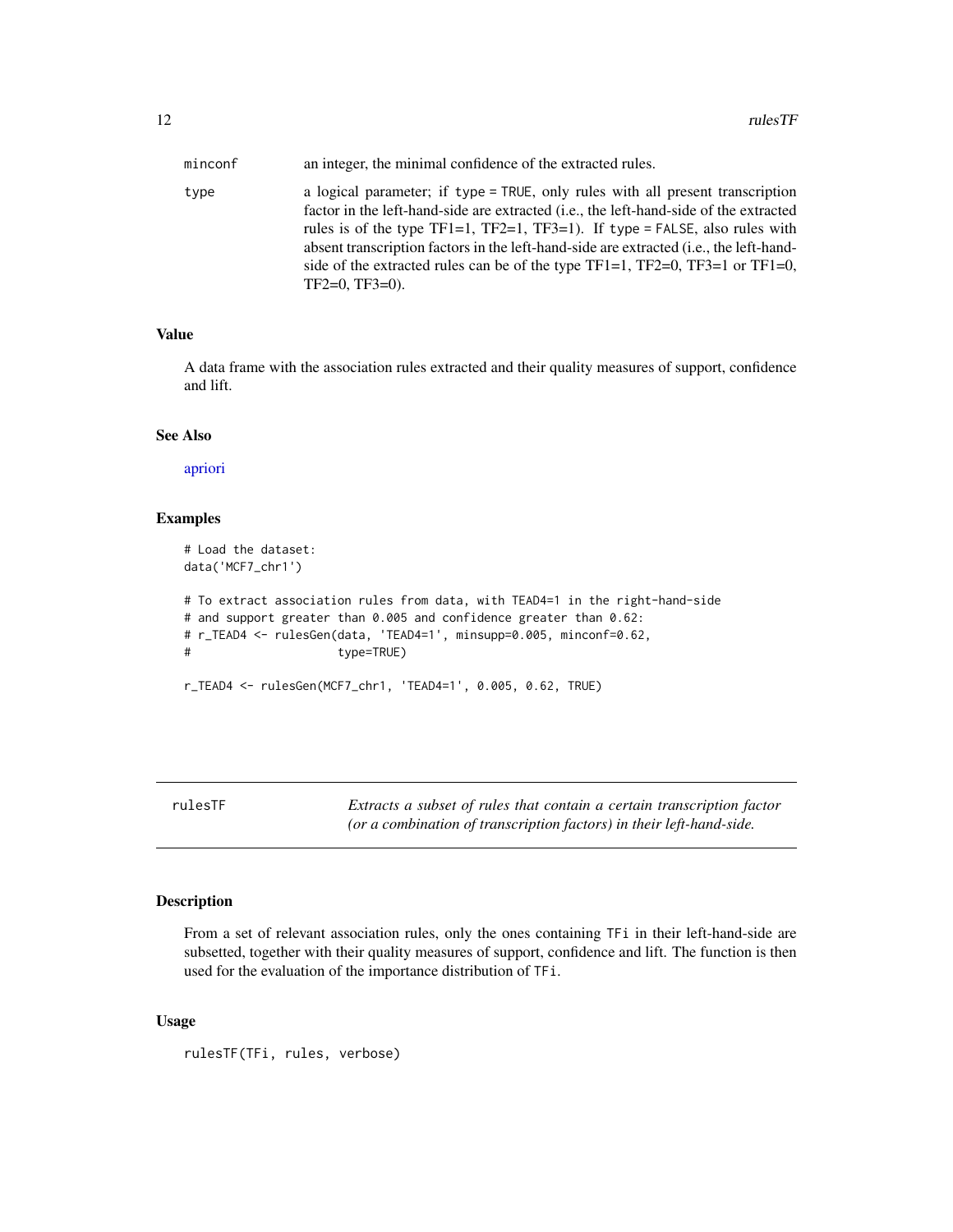#### <span id="page-12-0"></span> $ruleSTF0$  13

#### **Arguments**

| TFi     | a string with the name of the transcription factor (or combination of transcription<br>factors) wanted in the left-hand-side of the rules to find. |
|---------|----------------------------------------------------------------------------------------------------------------------------------------------------|
| rules   | a data frame with association rules and their quality measures of support, confi-<br>dence and lift.                                               |
| verbose | a logical parameter. If verbose = TRUE, a warning message is reported to the<br>user when the set of rules containing TFi is empty.                |

#### Value

A data.frame with association rules containing TFi in their left-hand-side, with their quality measures of support, confidence and lift.

#### Examples

```
# Load r_TEAD4 from the data_man collection of datasets:
data('data_man')
```

```
r_FOSL2 <- rulesTF('FOSL2=1', r_TEAD4, verbose=FALSE)
```
<span id="page-12-1"></span>

| rulesTF0 | Substitutes the presence of a transcription factor (or a combination of  |
|----------|--------------------------------------------------------------------------|
|          | transcription factors) in the left-hand-side of a set of rules, with its |
|          | absence.                                                                 |

#### Description

The function substitutes the presence of a given transcription factor TFi (or a combination of transcription factors) chosen by the user with its absence, in the subset of relevant association rules extracted with the function [rulesTF](#page-11-1). Then it searches for the obtained rules and their quality measures of support, confidence and lift in the set of most relevant associations extracted with the function [rulesGen](#page-10-1). A rule is searched in all the association rules generable from the considered dataset using the function [search\\_rule](#page-15-1).

#### Usage

```
rulesTF0(TFi, sub_rules, all_rules, data, RHS)
```
#### Arguments

| TFi       | a string, or a string vector: transcription factor (or combination of transcription<br>factors) to remove from the set of rules.                                            |
|-----------|-----------------------------------------------------------------------------------------------------------------------------------------------------------------------------|
| sub rules | a data frame with a subset of rules containing TF1, and their quality measures<br>of support, confidence and lift (i.e., rules from which the user wants to remove<br>TFi). |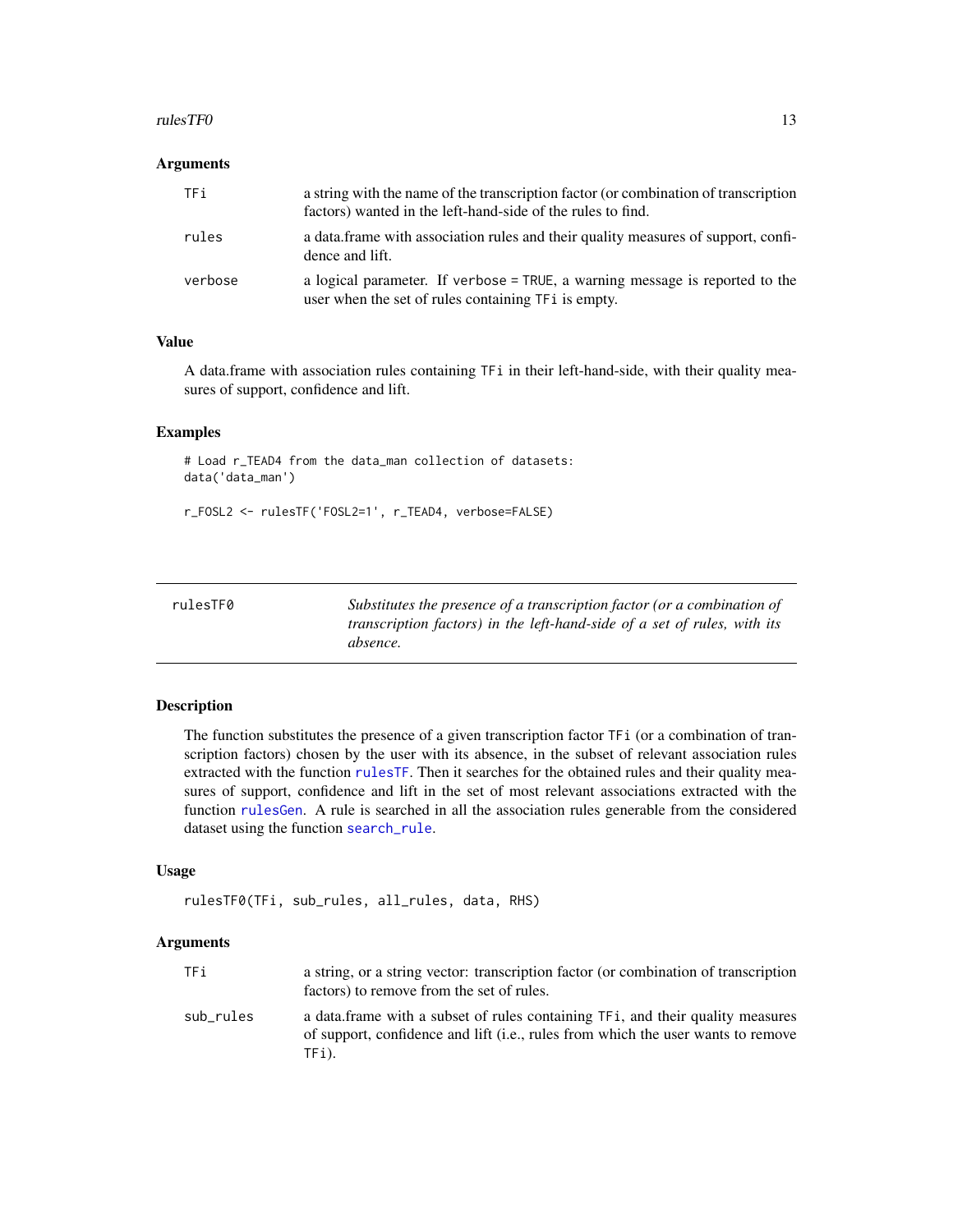<span id="page-13-0"></span>

| all_rules  | a data. frame with a set of all the rules and their quality measures of support,<br>confidence and lift, to be considered for the search of the obtained rules and<br>their quality measures.                                                                                 |
|------------|-------------------------------------------------------------------------------------------------------------------------------------------------------------------------------------------------------------------------------------------------------------------------------|
| data       | a GRanges object which contains the Indicator of presence matrix <i>i.e.</i> , a matrix<br>with 1 and 0 values representing presence or absence, respectively (in case other<br>values different from 0 are present, all of them are considered as representing<br>presence). |
| <b>RHS</b> | the right-hand-side of the considered association rules.                                                                                                                                                                                                                      |

#### Value

A data.frame with all the rules in the set sub\_rules in which the transcription factor (or combination of transcription factors) TFi is absent, and their quality measures of support, confidence and lift.

#### Examples

```
# Load r_TEAD4 and r_FOSL2 from the data_man collection of datasets:
data("data_man")
# Load MCF7_chr1:
data("MCF7_chr1")
```

```
r_noFOSL2 <- rulesTF0("FOSL2=1", r_FOSL2, r_TEAD4, MCF7_chr1, "TEAD4=1")
```

| ٧ |  |
|---|--|
|---|--|

Represents an example of rulesTF output, i.e. the subset of rules whose *left-hand-sides contain FOSL2, and the correspondent quality measures.*

#### Description

Within the data\_man data collection, the dataset r\_FOSL2 has 5 columns and 28 rows: the first column contains the left-hand-side of the rules (lhs), the second column is the right-hand-side of the rules (rhs), the third column reports the support measures (support), the fourth column contains the confidence measures (confidence) and the lift measures are listed in the fifth column (lift).

#### Usage

```
data("data_man")
```
#### Format

An object of class "data.frame"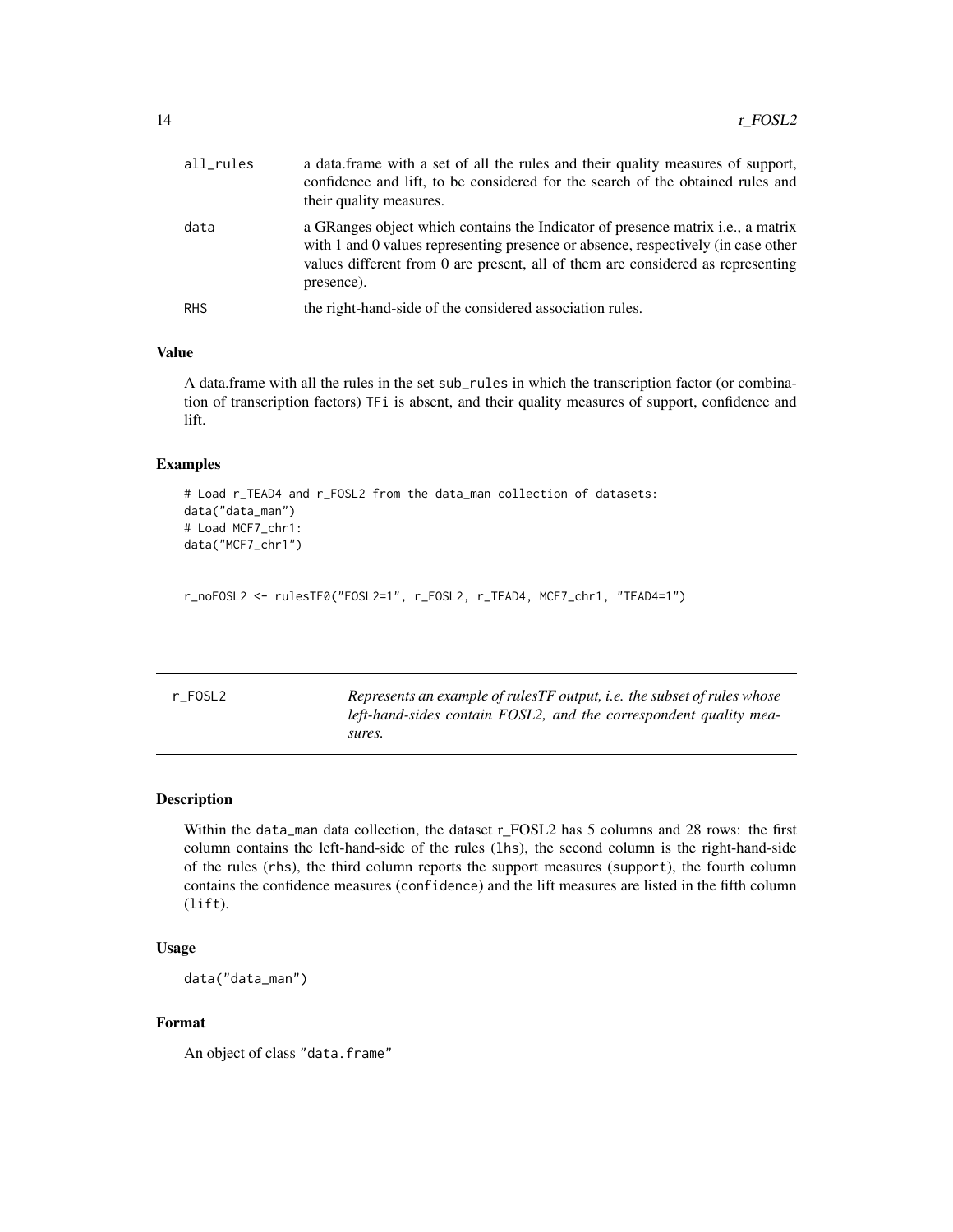#### <span id="page-14-0"></span>r\_noFOSL2 15

#### Examples

```
# r_FOSL2 is found in the data_man collection of datasets:
data("data_man")
head(r_FOSL2$lhs)
```

| r noFOSL2 | Represents an example of rulesTF0 output, where the presence of |
|-----------|-----------------------------------------------------------------|
|           | FOSL2 was replaced with its absence.                            |

#### Description

Within the data\_man data collection, the dataset r\_noFOSL2 has 5 columns and 28 rows: the first column contains the left-hand-side of the rules (lhs), the second column is the right-hand-side of the rules (rhs), the third column reports the support measures (support), the fourth column contains the confidence measures (confidence) and the lift measures are listed in the fifth column (lift).

#### Usage

data("data\_man")

#### Format

An object of class "data.frame"

#### Examples

```
# Load r_noFOSL2 from the data_man collection of datasets:
data("data_man")
head(r_noFOSL2$lhs)
```

| r TEAD4 | Contains the association rules for the prediction of the presence of the    |
|---------|-----------------------------------------------------------------------------|
|         | transcription factor TEAD4 in the considered genomic regions, <i>i.e.</i> , |
|         | with TEAD4 in the right-hand-side of the association rules.                 |

#### Description

Within the data\_man data collection, the dataset r\_TEAD4 has 5 columns and 28 rows: the first column contains the left-hand-side of the rules (lhs), the second column is the right-hand-side of the rules (TEAD4=1) (rhs), the third column reports the support measures (support), the fourth column contains the confidence measures (confidence) and the lift measures are listed in the fifth column (lift).

#### Usage

data("data\_man")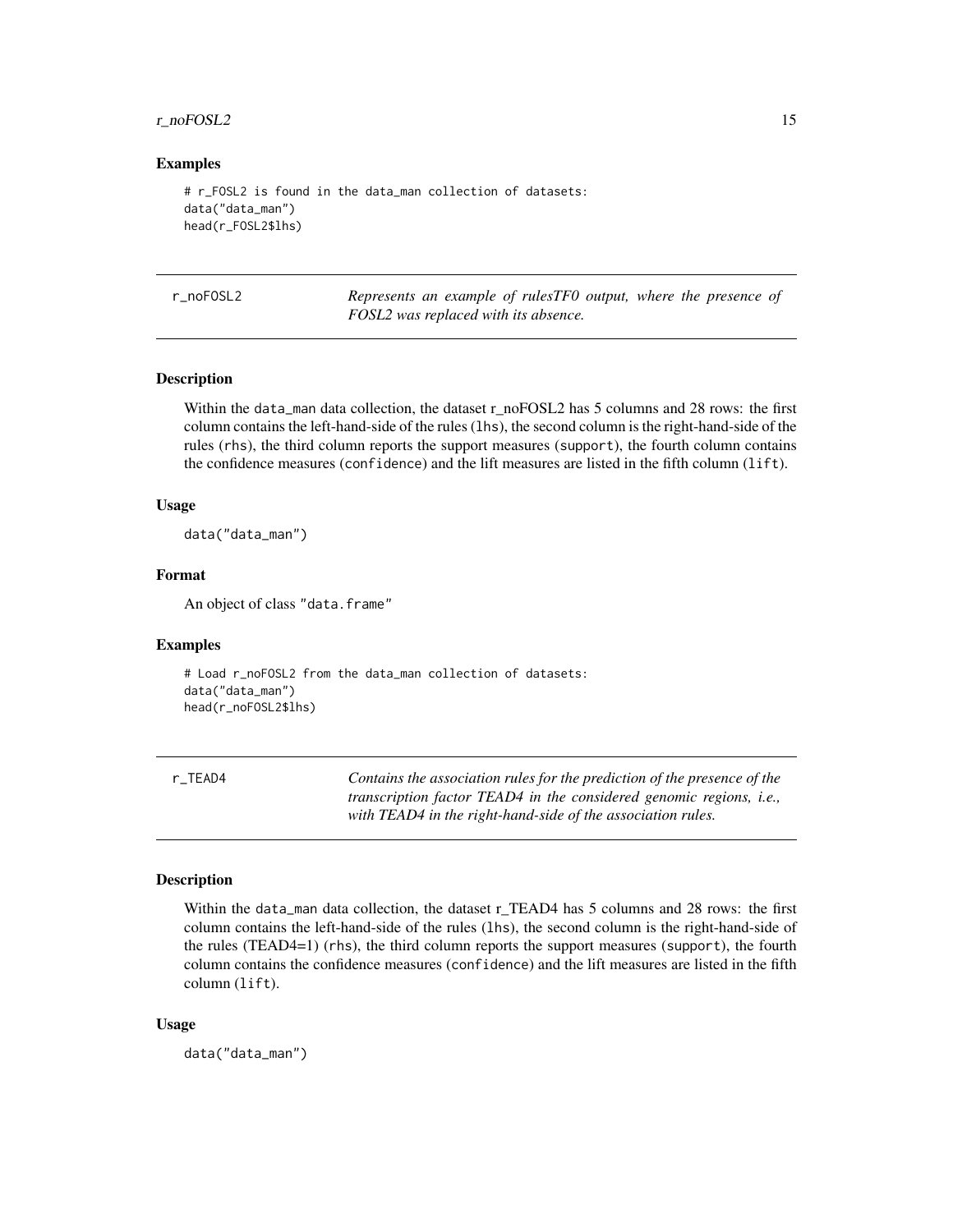#### Format

An object of class "data.frame"

#### Examples

```
# Load r_TEAD4 from the data_man collection of datasets:
data("data_man")
head(r_TEAD4$lhs)
```
<span id="page-15-1"></span>search\_rule *Finds an association rule in a dataset.*

#### Description

The function looks for an association rule in a dataset data with a fixed left-hand-side (LHS) and a fixed right-hand-side (RHS). The function is used in the rulesTF0.

#### Usage

```
search_rule(data, LHS, RHS)
```
#### Arguments

| data       | a binary matrix or data frame in which the rule is searched |
|------------|-------------------------------------------------------------|
| LHS.       | a string with the left-hand-side of the searched rule       |
| <b>RHS</b> | a string with the right-hand-side of the searched rule      |

#### Value

A vector with five elements: the left-hand-side of the searched rule, the right-hand-side of the searched rule, the support, confidence and lift of the found rule.

| $TF_Imp$ | Contains the candidate co-regulators and the number of rules associ- |
|----------|----------------------------------------------------------------------|
|          | ated with them.                                                      |

#### Description

Within the data\_man data collection, the dataset TF\_Imp has 3 columns and 12 rows: the fist column contains the transcription factors (IMP.TF), the Importance Indexes associated with each trascription factor are listed in the second column (IMP.imp) and the third column contains the number of rules found for each transcription factor (IMP.nrules).

#### Usage

data("data\_man")

<span id="page-15-0"></span>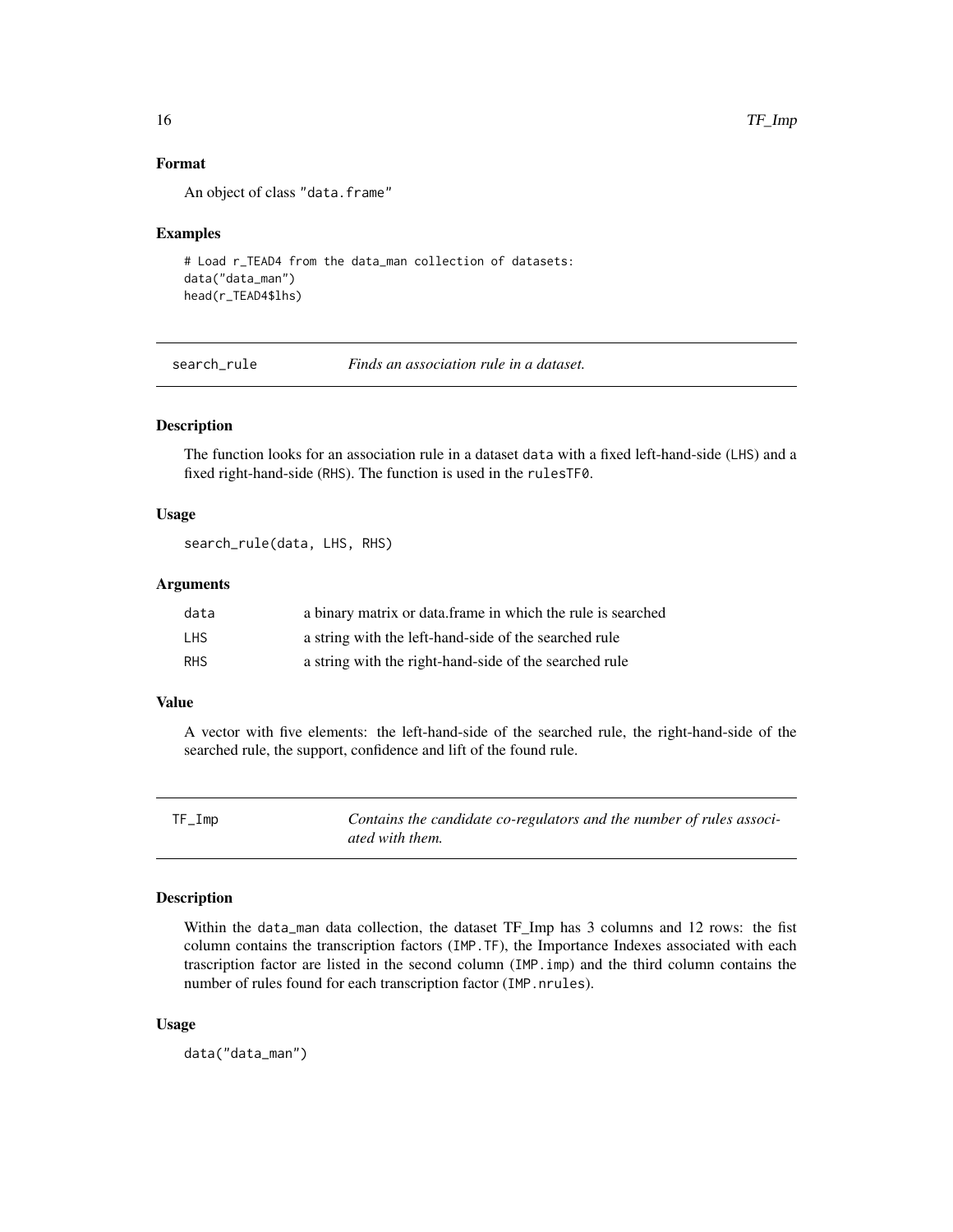#### TF\_Imp 17

## Format

An object of class "data.frame"

## Examples

# TF\_Imp is found in the data\_man collection of datasets: data("data\_man") head(TF\_Imp\$IMP.TF)